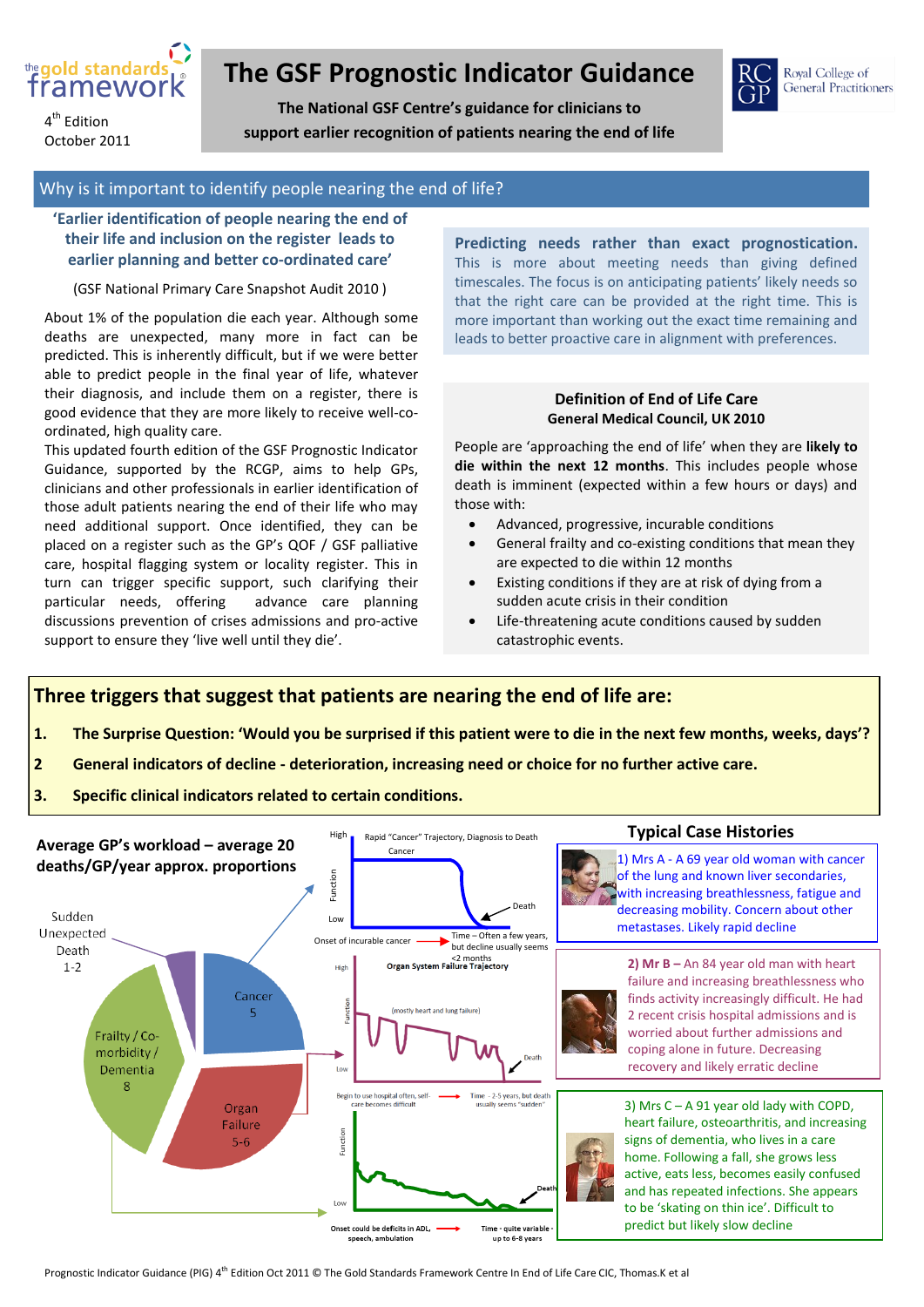

#### How to use this guidance – what next?

#### **GSF Needs Based Coding**

 $\Delta$  - Rive 'All' from diagnosis Stable Year plus prognosis

B - Green 'Benefits' - DS1500 **Unstable / Advanced disease Months prognosis** 

**C** - Yellow 'Continuing Care' Deteriorating **Weeks prognosis** 

D - Red 'Davs' Final days / Terminal care **Days prognosis** 

**Navv** 'After Care'

**This guidance aims to clarify the triggers that help to identify patients who might be eligible for inclusion on the register (supportive/palliative care/ GSF/ locality registers). Once identified and included on the register, such patients may be able to receive additional proactive support, leading to better co-ordinated care that also reflects people's preferences. This is in line with thinking on shared decisionmaking processes and the importance of integrating advance care planning discussions into delivery of care. It is based on consideration of people's needs rather than exact timescales, acknowledging that people need different things at different times. Earlier recognition of possible illness trajectories means their needs can be better anticipated and addressed. Specific tasks for each stage are part of the GSF Programmes in different settings, to enable better proactive coordinated care.**

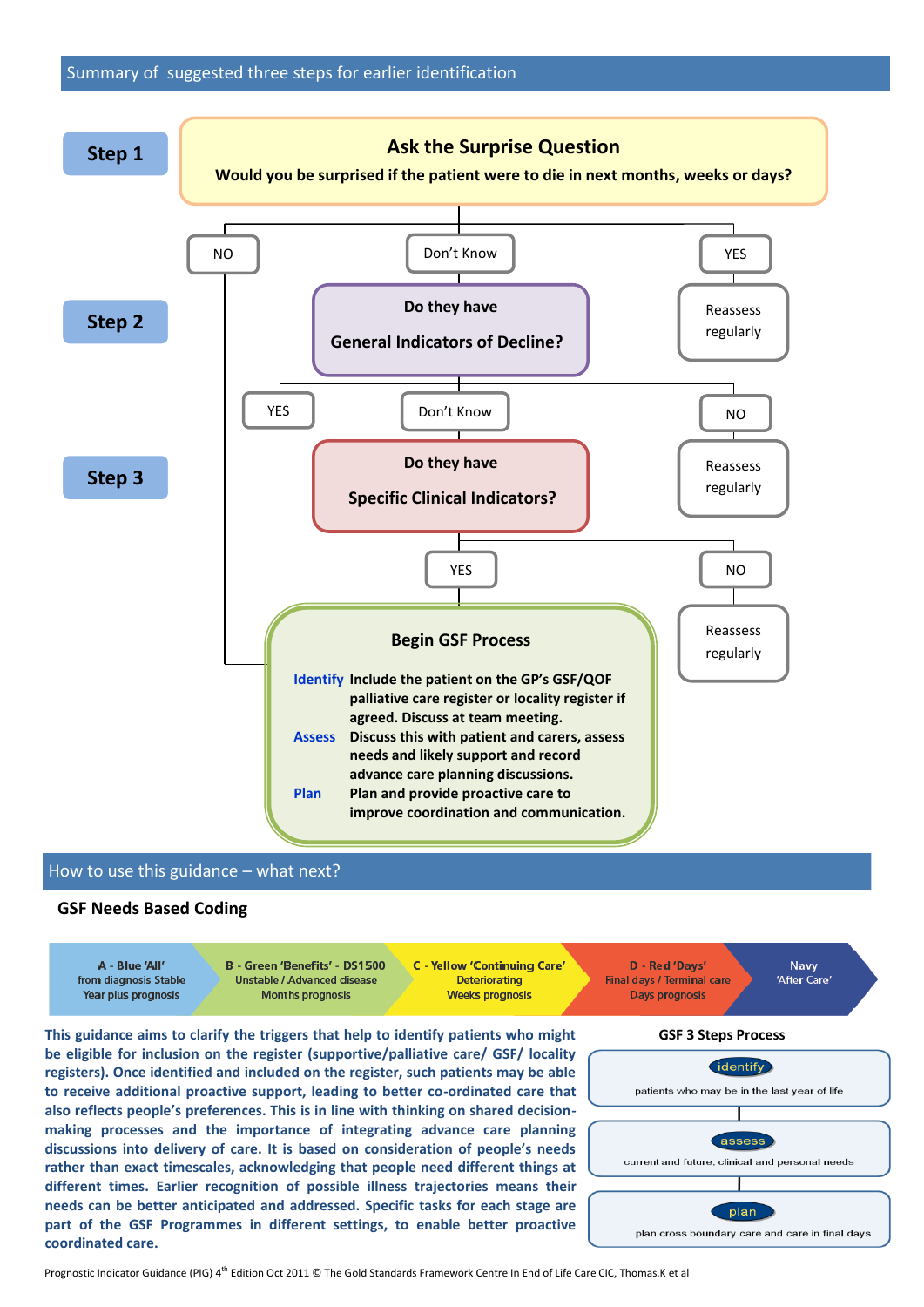#### **Step 1 The Surprise Question**

#### **For patients with advanced disease of progressive life limiting conditions - Would you be surprised if the patient were to die in the next few months, weeks, days?**

 The answer to this question should be an intuitive one, pulling together a range of clinical, co-morbidity, social and other factors that give a whole picture of deterioration. If you would not be surprised, then what measures might be taken to improve the patient's quality of life now and in preparation for possible further decline?

#### **Step 2 General Indicators**

#### **Are there general indicators of decline and increasing needs?**

- Decreasing activity functional performance status declining (e.g. Barthel score) limited self-care, in bed or chair 50% of day) and increasing dependence in most activities of daily living
- Co-morbidity is regarded as the biggest predictive indicator of mortality and morbidity
- General physical decline and increasing need for support
- Advanced disease unstable, deteriorating complex symptom burden
- Decreasing response to treatments, decreasing reversibility
- Choice of no further active treatment
- Progressive weight loss  $(>10%)$  in past six months
- Repeated unplanned/crisis admissions
- Sentinel Event e.g. serious fall, bereavement, transfer to nursing home
- Serum albumen <25g/l
- Considered eligible for DS1500 payment

#### **Functional Assessments**

**Barthel Index** describes basic Activities of Daily Living (ADL) as 'core' to the functional assessment. E.g. feeding, bathing, grooming, dressing, continence, toileting, transfers, mobility, coping with stairs etc .

**PULSE** 'screening' assessment - P (physical condition); U (upper limb function);

L (lower limb function); S (sensory); E (environment).

**Karnofksy Performance Status Score**

0-100 ADL scale . **WHO/ECOG Performance Status** 

0-5 scale of activity.

#### **Specific Clinical Indicators - flexible criteria with some overlaps, especially with Those with frailty and other co-morbidities. Step 3**

#### **a) Cancer – rapid or predictable decline**

#### **Cancer**

Metastatic cancer

 $\overline{a}$ 

- More exact predictors for cancer patients are available e.g. PiPS (UK validated Prognosis in Palliative care Study). PPI, PPS etc. 'Prognosis tools can help but should not be applied blindly'
- 'The single most important predictive factor in cancer is performance status and functional ability' if patients are spending more than 50% of their time in bed/lying down, prognosis is estimated to be about 3 months or less.

#### **b) Organ Failure – erratic decline**

#### **Chronic Obstructive Pulmonary Disease (COPD)**

At least two of the indicators below:

- Disease assessed to be severe (e.g. FEV1 <30% predicted)
- Recurrent hospital admissions (at least 3 in last 12 months due to COPD)
- Fulfils long term oxygen therapy criteria
- MRC grade 4/5 shortness of breath after 100 metres on the level of confined to house
- Signs and symptoms of right heart failure
- Combination of other factors i.e. anorexia, previous ITU/NIV resistant organisms
- More than 6 weeks of systemic steroids for COPD in preceding 6 months.

#### **Heart Disease**

At least two of the indicators below:

- CHF NYHA Stage 3 or 4 shortness of breath at rest on minimal exertion
- Patient thought to be in the last year of life by the care team - The 'surprise question'
- Repeated hospital admissions with heart failure symptoms
- Difficult physical or psychological symptoms despite optimal tolerated therapy.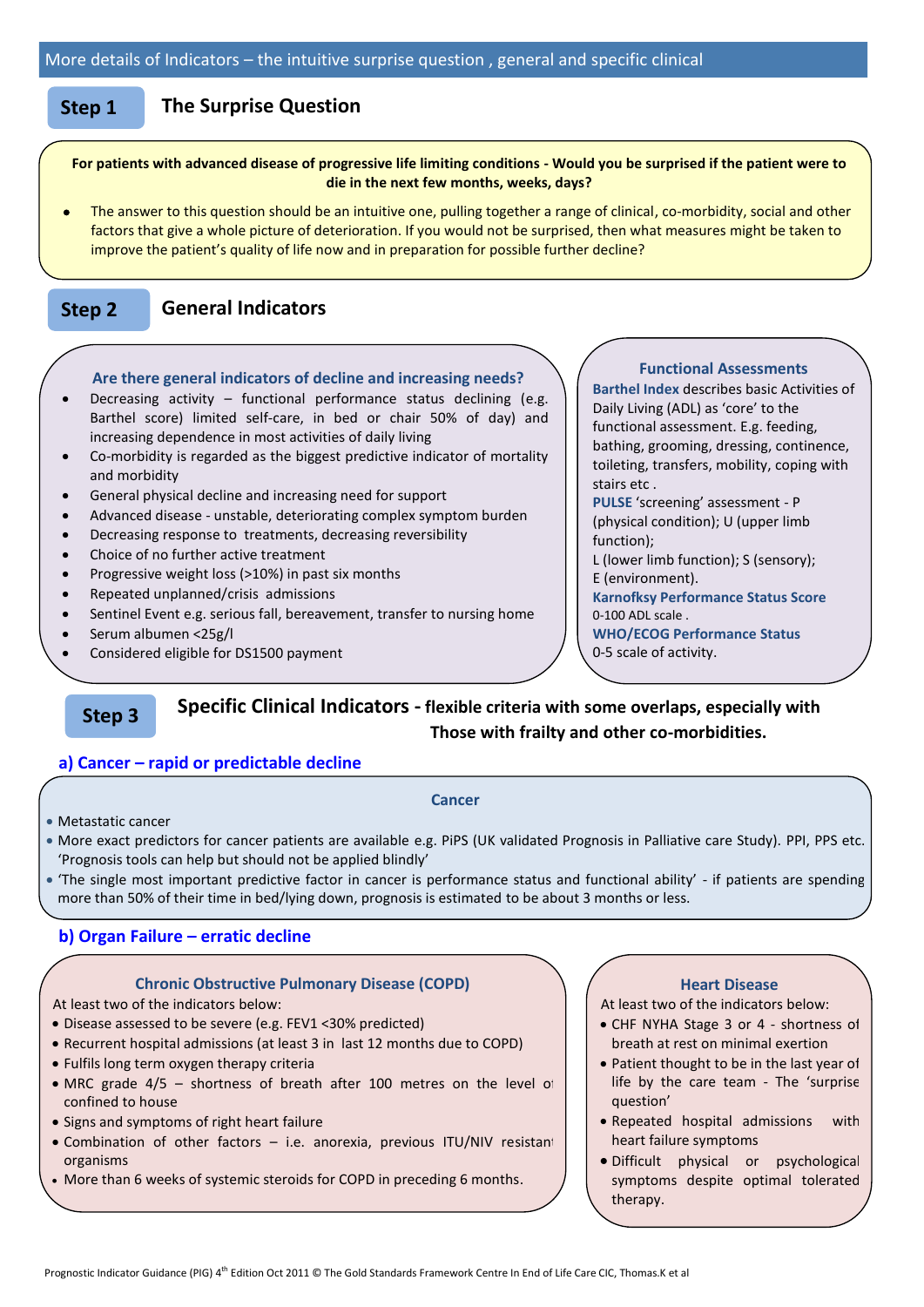#### **Renal Disease**

Stage 4 or 5 Chronic Kidney Disease (CKD) whose condition is deteriorating with at least 2 of the indicators below:

- Patient for whom the surprise question is applicable
- Patients choosing the 'no dialysis' option, discontinuing dialysis or not opting for dialysis if their transplant has failed
- Patients with difficult physical symptoms or psychological symptoms despite optimal tolerated renal replacement therapy
- Symptomatic Renal Failure nausea and vomiting, anorexia, pruritus, reduced functional status, intractable fluid overload.

#### **General Neurological Diseases**

- Progressive deterioration in physical and/ or cognitive function despite optimal therapy
- Symptoms which are complex and too difficult to control
- Swallowing problems (dysphagia) leading to recurrent aspiration pneumonia, sepsis, breathlessness or respiratory failure
- Speech problems: increasing difficulty in communications and progressive dysphasia. Plus the following:

#### **Motor Neurone Disease**

- Marked rapid decline in physical status
- First episode of aspirational pneumonia
- Increased cognitive difficulties
- Weight Loss
- Significant complex symptoms and medical complications
- Low vital capacity (below 70% of predicted using standard spirometry)
- Dyskinesia, mobility problems and falls
- Communication difficulties.

#### **Parkinson's Disease**

- Drug treatment less effective or increasingly complex regime of drug treatments
- Reduced independence, needs ADL help
- The condition is less well controlled with increasing "off" periods
- Dyskinesias, mobility problems and falls
- Psychiatric signs (depression, anxiety, hallucinations, psychosis)
- Similar pattern to frailty- see below.

#### **Multiple Sclerosis**

- Significant complex symptoms and medical complications
- Dysphagia + poor nutritional status
- Communication difficulties e.g. Dysarthria + fatigue
- Cognitive impairment notably the onset of dementia.

## **c) Frailty / Dementia – gradual decline**

### **Frailty**

Individuals who present with Multiple co morbidities with significant impairment in day to day living and:

- Deteriorating functional score e.g. performance status – Barthel/ECOG/Karnofksy
- Combination of at least three of the following symptoms:
	- weakness
	- **slow walking speed**
	- significant weight loss
	- **exhaustion**
	- **· low physical activity**
	- depression.

#### **Stroke**

- Persistent vegetative or minimal conscious state or dense paralysis
- Medical complications
- Lack of improvement within 3 months of onset
- Cognitive impairment / Post-stroke dementia.

### **Dementia**

There are many underlying conditions which may lead to degrees of dementia and these should be taken into account. Triggers to consider that indicate that someone is entering a later stage are:

- Unable to walk without assistance and
- Urinary and faecal incontinence, and
- No consistently meaningful conversation and
- Unable to do Activities of Daily Living (ADL)
- Barthel score <3.
- Plus any of the following:
	- Weight loss
	- Urinary tract Infection
	- Severe pressures sores stage three or four
	- Recurrent fever
	- Reduced oral intake
	- Aspiration pneumonia.

It is vital that discussions with individuals living with dementia are started at an early to ensure that whilst they have mental capacity they can discuss how they would like the later stages managed.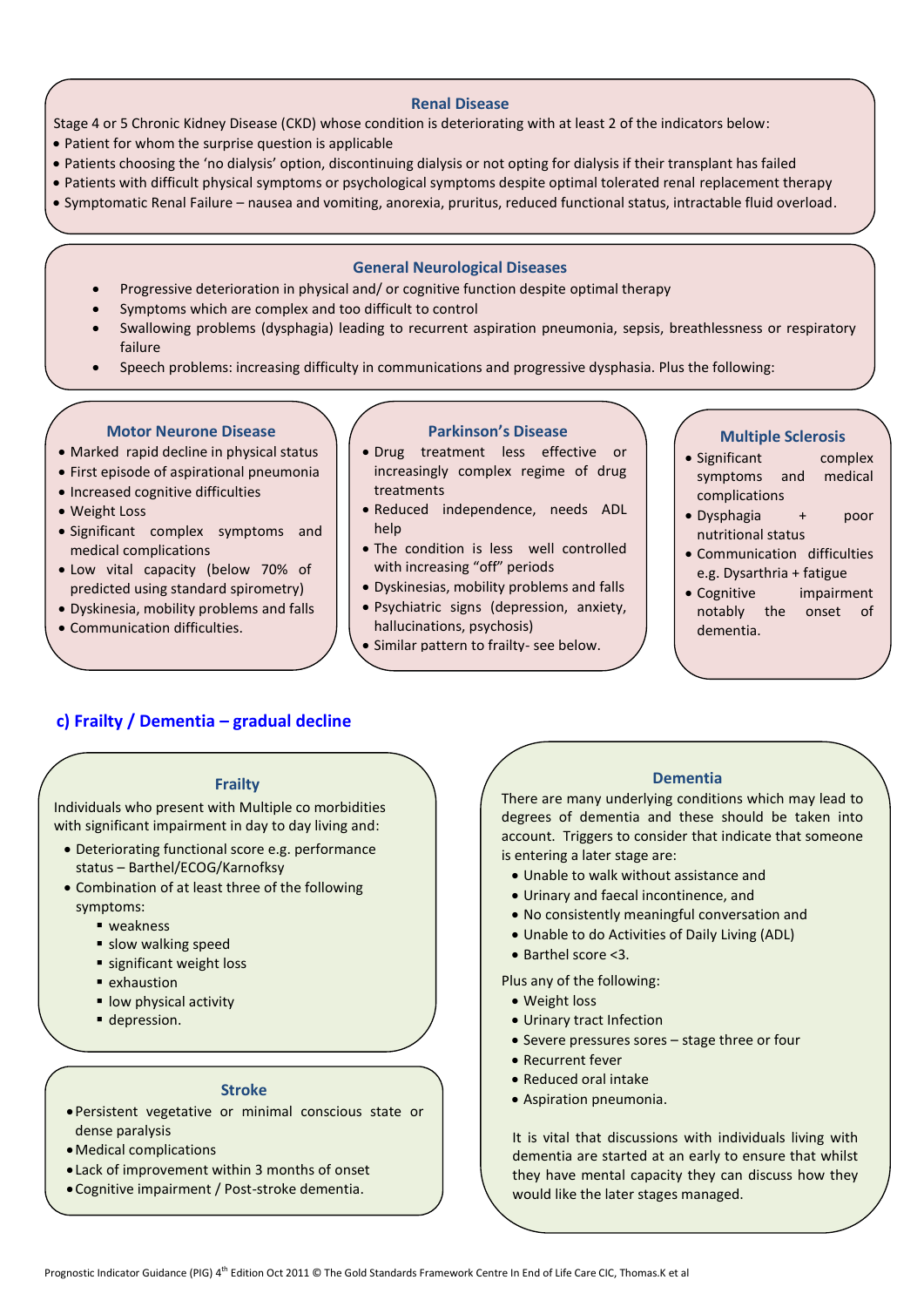#### Use of needs based coding Use of this guidance by different teams

#### **Prognostication**

#### **or prediction of need.**

Prognostication is inherently difficult and inaccurate, even when informed by objective clinical indicators. Most people tend to give undue weight to prognosis and too little to the importance of planning for possible



**Rainy day thinking.**

need, especially for those with non-cancer illnesses, frailty and co-morbidities. In order to identify more accurately those patients who need additional pro-active supportive care, the focus should be on a pragmatic, even instinctive, prediction of the rate and course of decline. Some specific tools can help to predict accurately the time remaining for cancer patients but they should be used with caution (BMJ .2011; 343:d5171)

We suggest a move towards earlier consideration and more 'rainy day thinking' – bringing an umbrella just in case it rains. This instinctive, anticipatory and 'insurance-type' thinking relates more to meeting likely needs and planning ahead, rather than focusing on trying to predict likely timescales, and should ensure appropriate support and care can be mobilised.

If you can anticipate possible deterioration, then you can begin discussions about preferences and needs at an earlier stage. The aim of such advance care planning discussions is to establish patients' sometimes unvoiced concerns, needs and preferences, enabling more people to live out the final stage of life as they choose (see ACP Guidance on GSF/ EOLC websites). This also means you can introduce practical measures to prevent crises and make referrals for extra help or advice.

#### **Needs Based Coding - the right care at the right time**

Patients have differing requirements at varying stages of their illness. The use of needs-based or colour coding can be very helpful in prioritising need. Some clinicians in care homes, GP practices and hospitals use this system to identify their patients' stage of decline and so predict at an earlier stage their future needs. Although only a rough guide, this helps us focus on giving the right care at the right time, with regular reviews built in to trigger actions at each stage. As a result a needs/support care plan can be developed for each individual.

**Needs Based Coding and Needs Support Matrices**  Identifying the stage of illness and anticipating needs and support– to deliver the right care at the right time for the right patient

- **A – All – stable from diagnosis years**
- **B – Unstable, advanced disease months**
- **C – Deteriorating, exacerbations weeks**
- **D – Last days of life pathway days**

For further details of use of Needs / Support Coding and Matrices as part of the GSF Programmes contact the GSF Centre.

**Long term conditions.** There is a strong correlation between care for patients with long-term conditions and those with advanced disease nearing the end of life. This is especially true for patients with organ failure (heart failure, COPD). Close collaboration with case managers can reduce unplanned admissions and support good end of life care.

**Primary care teams.** Identifying patients**,** the first step of GSF, is key to developing a Palliative Care Register, which forms part of the QOF palliative care points in the GMS contract.

**The National Primary Care Snapshot Audit** (2010) in England demonstrated 3 key findings:

- Only about **25%** of patients who died were included on the GP's Palliative Care/ GSF register
- Only **25%** of these had non-cancer conditions
- Most importantly, those patients identified early and included on the register received **better quality coordinated** care

Therefore this affirms the need for earlier recognition and identification of people nearing the end of life where possible, i.e. the 1% of the population who die each year, greater representation of patients with noncancer, organ failure, and those with frailty and dementia is recommended, including those from care homes.

#### *Two helpful questions for practice teams to ask:*

- **1. What is your register ratio?** The number of patients on your palliative care register over the number who died in your practice (using the 1% rule as an approximation e.g. 5000 population = about 50 deaths/ year).
- **2. What is your non-cancer/cancer ratio on register?**  What percentage of patients on the register has cancer or non-cancer conditions as their main cause of death?

For more details on the QOF points and guidance on Next Stage GSF in Primary care, see the GSF website.

**Care homes.** Use of the surprise question and this guidance has been found to help identify residents who are most in need in care homes. This can help focus care and trigger key pro-active support, thereby leading to reduced hospital deaths (e.g. halving of death rate in care homes using GSF in Care Homes Programme).

**Acute hospital teams. A**bout 25% of all hospital beds are occupied by someone who is dying. The National Audit Office estimates that at least 40% of those people have no medical need to be there. Improved early identification of people in the final year of life helps reduce hospitalisation and accessing supportive and palliative care services. It is extremely helpful if hospital teams notify GPs that a particular patient has advanced disease and might be included on their register.

**Specialist teams.** Specialist palliative care teams play a vital role especially with cancer patients, but there is a need for collaboration with other specialist teams for non-cancer patients to provide optimal care. These include those with dementia, care of the elderly, heart failure, etc. and this guidance may help clarify referrals.

**Commissioners/managers.** This guidance could be used as part of an end of life care strategic plan, with improved provision of services for all patients nearing the end of life and introduction of a locality register.

Prognostic Indicator Guidance (PIG) 4<sup>th</sup> Edition Oct 2011 © The Gold Standards Framework Centre In End of Life Care CIC, Thomas.K et al